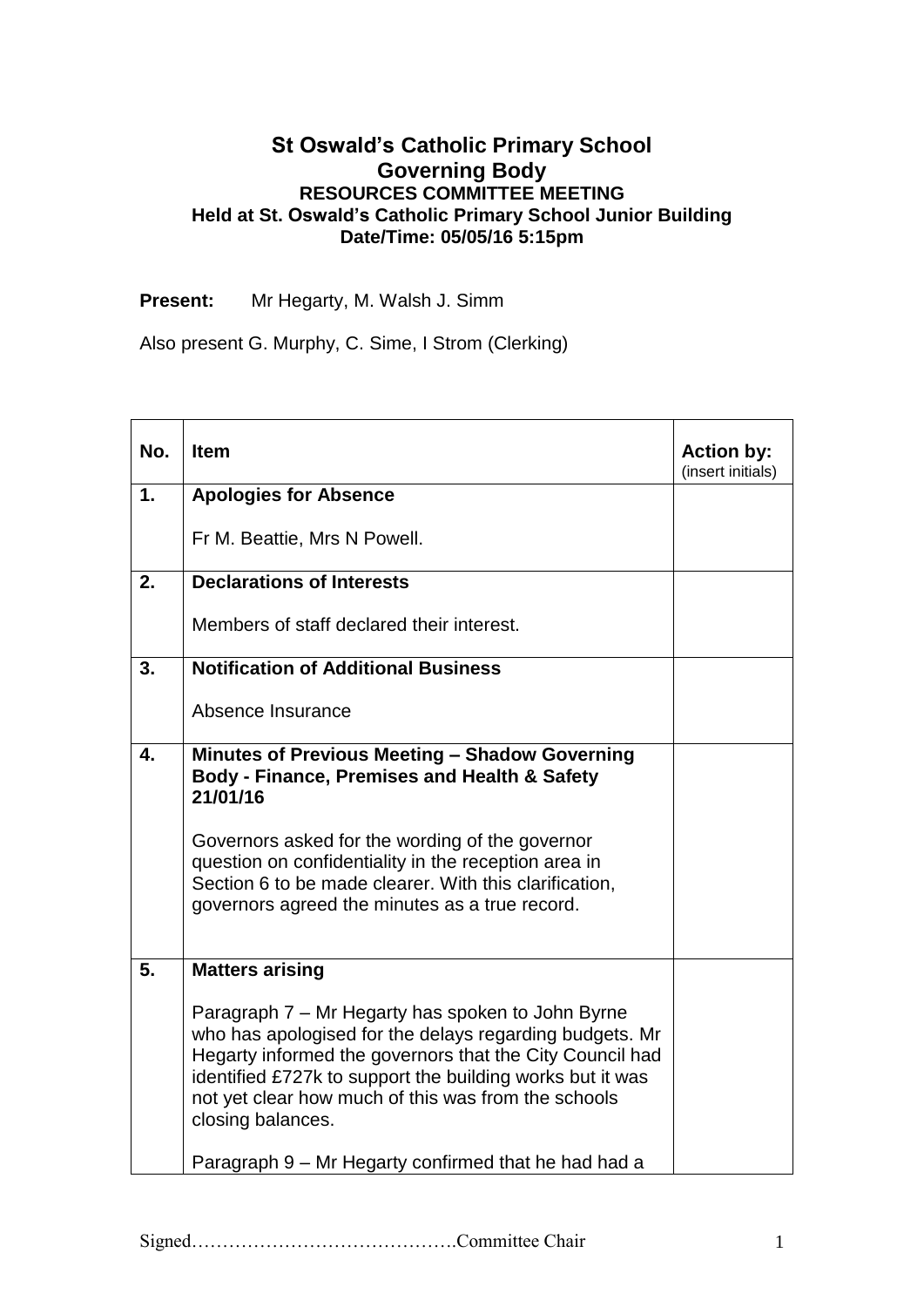|    | conversation with Katie Smith who manages the Schools<br>Employment Advisory Team (SEAT) for the City Council.<br>She confirmed that her team were able to provide advice<br>to schools who had adopted the employment policies<br>and issued the employment contracts issued by the<br>Catholic education service (CES). It was noted that CES<br>have issued revised policies which will be brought to the<br>next appropriate meeting.                                                                                                                                                                                                                                                                                                                                                                                                                                                                                                                                                                                                                                            |                 |
|----|--------------------------------------------------------------------------------------------------------------------------------------------------------------------------------------------------------------------------------------------------------------------------------------------------------------------------------------------------------------------------------------------------------------------------------------------------------------------------------------------------------------------------------------------------------------------------------------------------------------------------------------------------------------------------------------------------------------------------------------------------------------------------------------------------------------------------------------------------------------------------------------------------------------------------------------------------------------------------------------------------------------------------------------------------------------------------------------|-----------------|
| 6. | <b>Update on buildings</b>                                                                                                                                                                                                                                                                                                                                                                                                                                                                                                                                                                                                                                                                                                                                                                                                                                                                                                                                                                                                                                                           |                 |
|    | Infant Boiler – There have been regular problems and at<br>the moment only one of the three boilers seems to work.<br>This leaves the building cold at times and impacts on the<br>provision of hot water. It is essential that this is looked at<br>while the weather is warmer in preparation for colder<br>periods. A governor asked how old the boiler was. It<br>is believed to be around 10 years old. Governors<br>considered that this should mean the boiler should be<br>more reliable and Arcadis should be contacted to provide<br>an engineer to make a full assessment of the boilers<br>effectiveness and make appropriate recommendations. A<br>governor asked if a replacement or refurbishment<br>could be part of the capital project. This was<br>something that could be pursued. Mr Hegarty agreed to<br>speak to Chris Williams in the archdiocese.<br>Field Gate – A mechanical lock has been ordered for the<br>field gate as a short term measure for allowing access<br>between the two school sites. This should be installed by<br>the end of the week. | <b>IS</b><br>TH |
|    | Montague Road screening - Mrs Walsh informed the<br>meeting that the grounds maintenance contractor had<br>been asked to source a stronger, more aesthetically<br>pleasing cover for the fence along Montage Road. This<br>was to make the safeguarding element of the screening<br>more robust and to appease the residents in the street<br>who are not appreciative of the current screen. A<br>potential solution has been sourced but the contractor<br>warned that it may be very expensive. Governors said<br>that they would need more precise financial details<br>before making a decision.                                                                                                                                                                                                                                                                                                                                                                                                                                                                                |                 |
| 7. | <b>Budget update</b>                                                                                                                                                                                                                                                                                                                                                                                                                                                                                                                                                                                                                                                                                                                                                                                                                                                                                                                                                                                                                                                                 |                 |
|    | Mr Strom presented a budget which included the staffing<br>changes agreed through consultation and appointments<br>made recently. It was noted that the supply agency<br>budget had been hit hard recently and there were some                                                                                                                                                                                                                                                                                                                                                                                                                                                                                                                                                                                                                                                                                                                                                                                                                                                       |                 |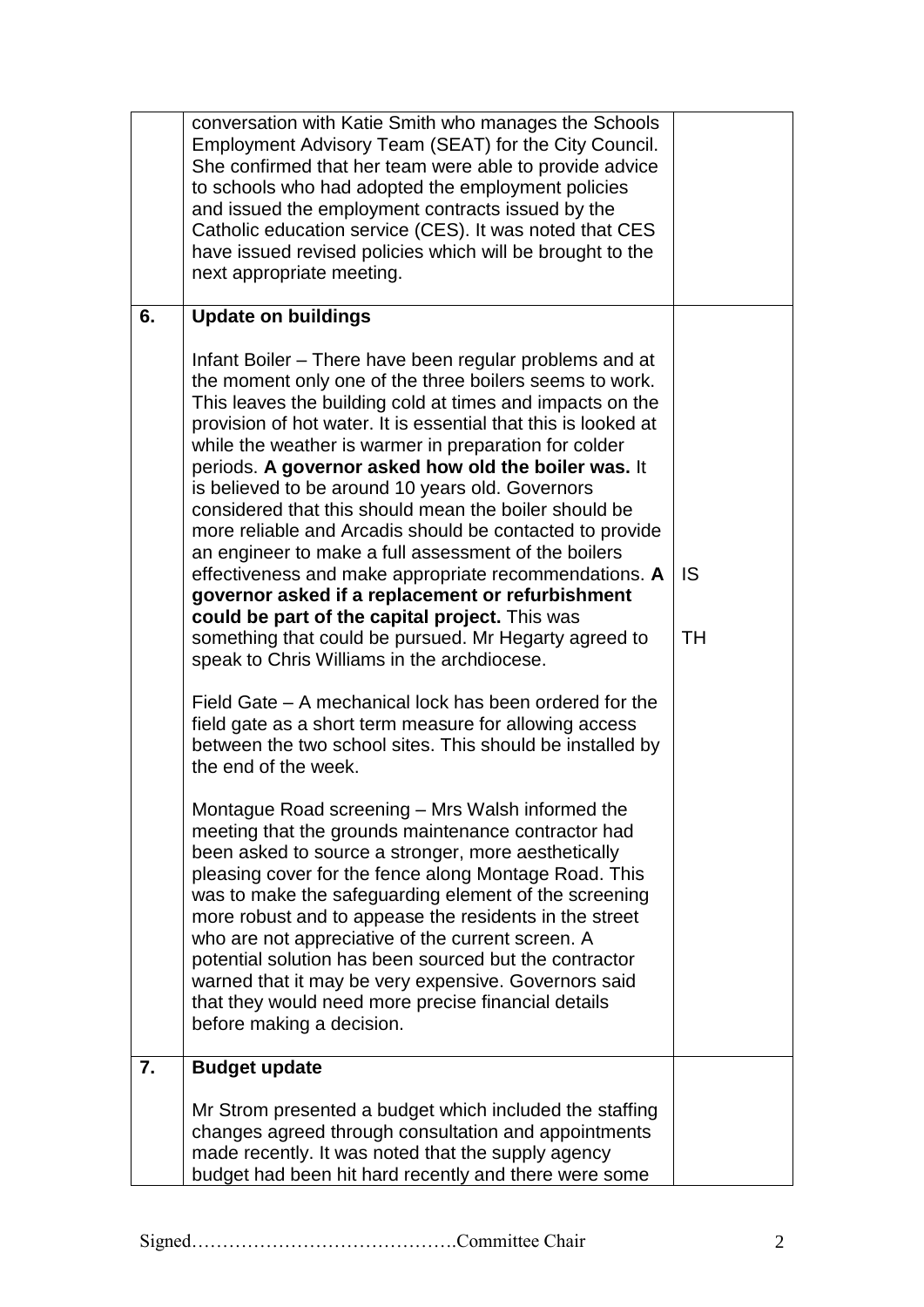|    | ongoing cost in the current academic year but the new<br>staffing arrangements should allow for the agency<br>budget to be reduced over the next three years. The<br>£637k projected as the two schools closing balances has<br>been included in the income lines but has been taken out<br>entirely in the buildings expenditure budget. Mrs Walsh<br>highlighted the review of curriculum services being<br>undertaken and the likelihood that this would save some<br>funds in the future. Governors agreed that the review of<br>the curriculum services should be considered at<br>curriculum committee. Mr Strom highlighted that the<br>initial budget plan had shown in year deficits for years 2<br>and 3 of the plan but by showing that some of the newly<br>appointed staff were to be temporary, for example<br>covering maternity. This reduced the expenditure in the                                                                                                                                                                                                                                                                                                                            |  |
|----|-----------------------------------------------------------------------------------------------------------------------------------------------------------------------------------------------------------------------------------------------------------------------------------------------------------------------------------------------------------------------------------------------------------------------------------------------------------------------------------------------------------------------------------------------------------------------------------------------------------------------------------------------------------------------------------------------------------------------------------------------------------------------------------------------------------------------------------------------------------------------------------------------------------------------------------------------------------------------------------------------------------------------------------------------------------------------------------------------------------------------------------------------------------------------------------------------------------------|--|
|    | 2 <sup>nd</sup> and 3 <sup>rd</sup> years of the plan. Governors agreed to<br>propose the budget to the Full Governing Body.<br>Closedown – Mr Strom reported that the provisional<br>outturn position for the school was predicted to be<br>£68,946 which was around 10.6% of the delegated<br>budget for the 3 months that the school was open for<br>during the 2015/16 financial year. Governors agreed that<br>this was an appropriate carry forward balance.                                                                                                                                                                                                                                                                                                                                                                                                                                                                                                                                                                                                                                                                                                                                              |  |
| 8. | <b>Health and Safety</b><br>Mrs Walsh informed governors that fire drills had been<br>carried out in both buildings. The infant building<br>evacuation was considered a success as the children<br>were all evacuated and registered in good time.<br>The evacuation in the junior building provided a number<br>of issues. As the teachers take registers electronically,<br>evacuation reports are also electronic and it is easy for<br>teachers to forget to take their iPad with them when<br>evacuating. In addition a pupil who needs to use the lift<br>was stuck in the lift with a friend and an adult when the<br>alarm sounded. The alarm stopped the lift from working.<br>It was suggested that a daily paper copy of the registers<br>could be printed and retained in the school office ready<br>for evacuation along with the records of visitors and staff.<br>Another governor suggested that class lists for each<br>class should be on the class wall ready for a teacher to<br>take out ensuring that the teacher's memory of their<br>class was not tested. It was agreed to print out a daily<br>register at 9.30am. It was also agreed to review the<br>procedures on a monthly basis. |  |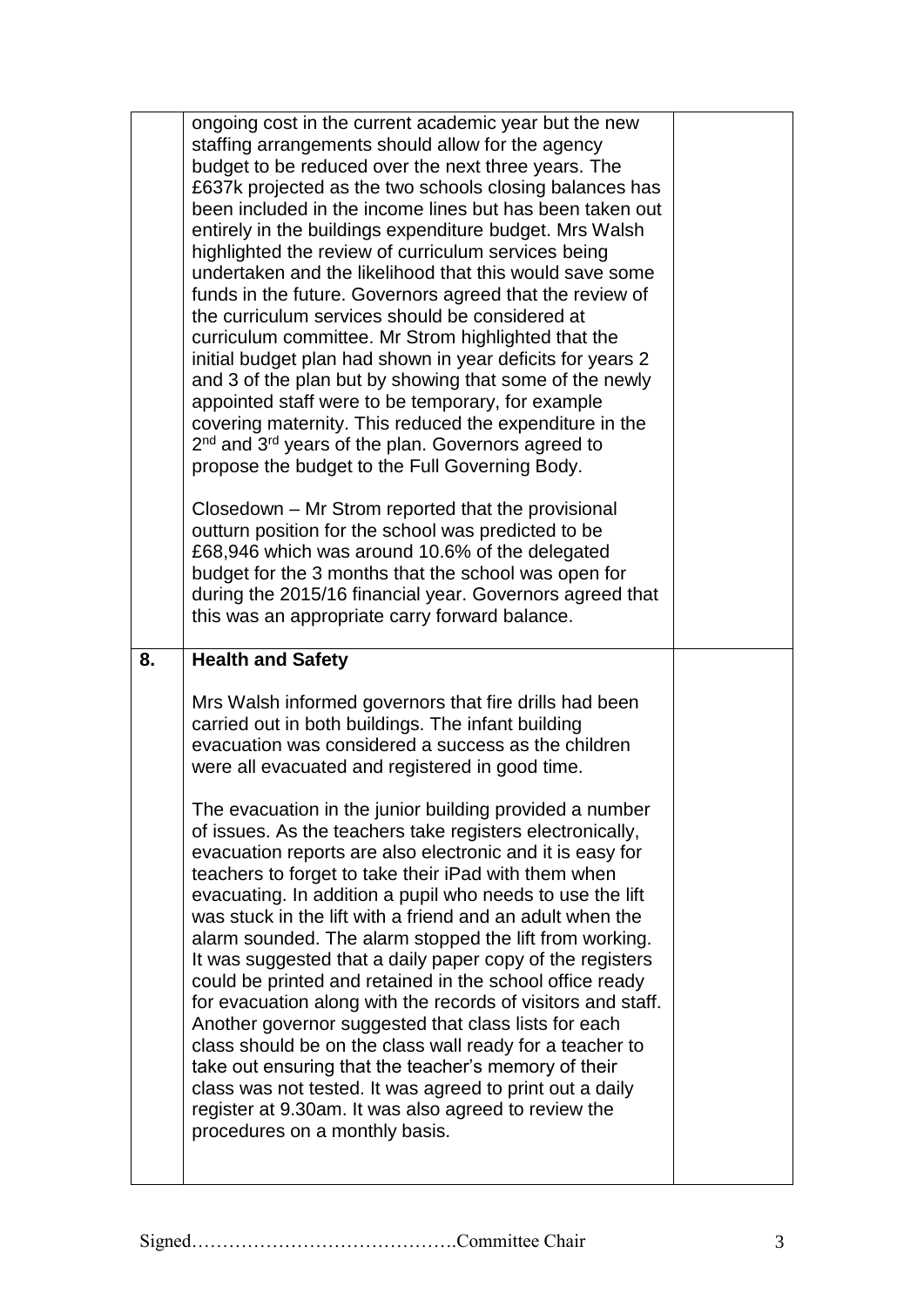| 9. | <b>Service provision</b>                                                                                                                                                                                                                                                                                                                                                                                                                                                                                                                                                               |  |
|----|----------------------------------------------------------------------------------------------------------------------------------------------------------------------------------------------------------------------------------------------------------------------------------------------------------------------------------------------------------------------------------------------------------------------------------------------------------------------------------------------------------------------------------------------------------------------------------------|--|
|    | Catering – Mr Hegarty informed the governors of the<br>issue regarding the catering contract. In the previous<br>meeting governors looked at reducing the number of<br>catering providers from two to one. They examined<br>proposals put to them by the current providers for<br>expanding their services to the alternative site and<br>subsequently chose ABsolutely Cateing to provide the<br>catering services for both sites. It was intended that this<br>should be with effect from 1 <sup>st</sup> April 2016 when the City<br>Council Catering contract was due for renewal. |  |
|    | Following the meeting, AB solutely Catering informed the<br>school that they had miscalculated the costs of providing<br>the service and provided a revised costing. This was<br>substantially higher than the original figure provided. The<br>school negotiated a third offer which fell between the two<br>figures and reluctantly agreed to continue with the<br>transfer at the negotiated price.                                                                                                                                                                                 |  |
|    | As ABsolutely started the process of transfer, under the<br>rules of TUPE the issue of pensions was raised.<br>ABsolutely informed us that there was potentially<br>additional costs to be borne due to an actuarial study<br>needing to be done to establish whether a bond needed<br>to be posted to ensure that employee's pensions were<br>protected. The school sought legal advice and were<br>informed that the obligation for posting any bond was the<br>new employer.                                                                                                        |  |
|    | The process stopped as no one was willing to take<br>responsibility for the pension costs. At the last minute,<br>the City Council Caterers agreed to continue to provide<br>the meals for the infant site.                                                                                                                                                                                                                                                                                                                                                                            |  |
|    | Currently the situation has reached an impasse.<br>ABsolutely don't seem to be willing to move on paying for<br>the report or posting the bond. Governors felt that as the<br>school were not the current employer or the prospective<br>employer, that the charge should not fall on the school<br>directly. In addition, governors thought that even if it<br>would get the process moving, it was not morally right for<br>the school to post the bond from public funds, effectively<br>supporting the profit of private industry.                                                 |  |
|    | It was agreed that ABsolutely Catering should be asked<br>whether they would be in a position to provide the meals<br>for the infant building in the near future. If they were not<br>able to do so, then the City Caterers should be asked to                                                                                                                                                                                                                                                                                                                                         |  |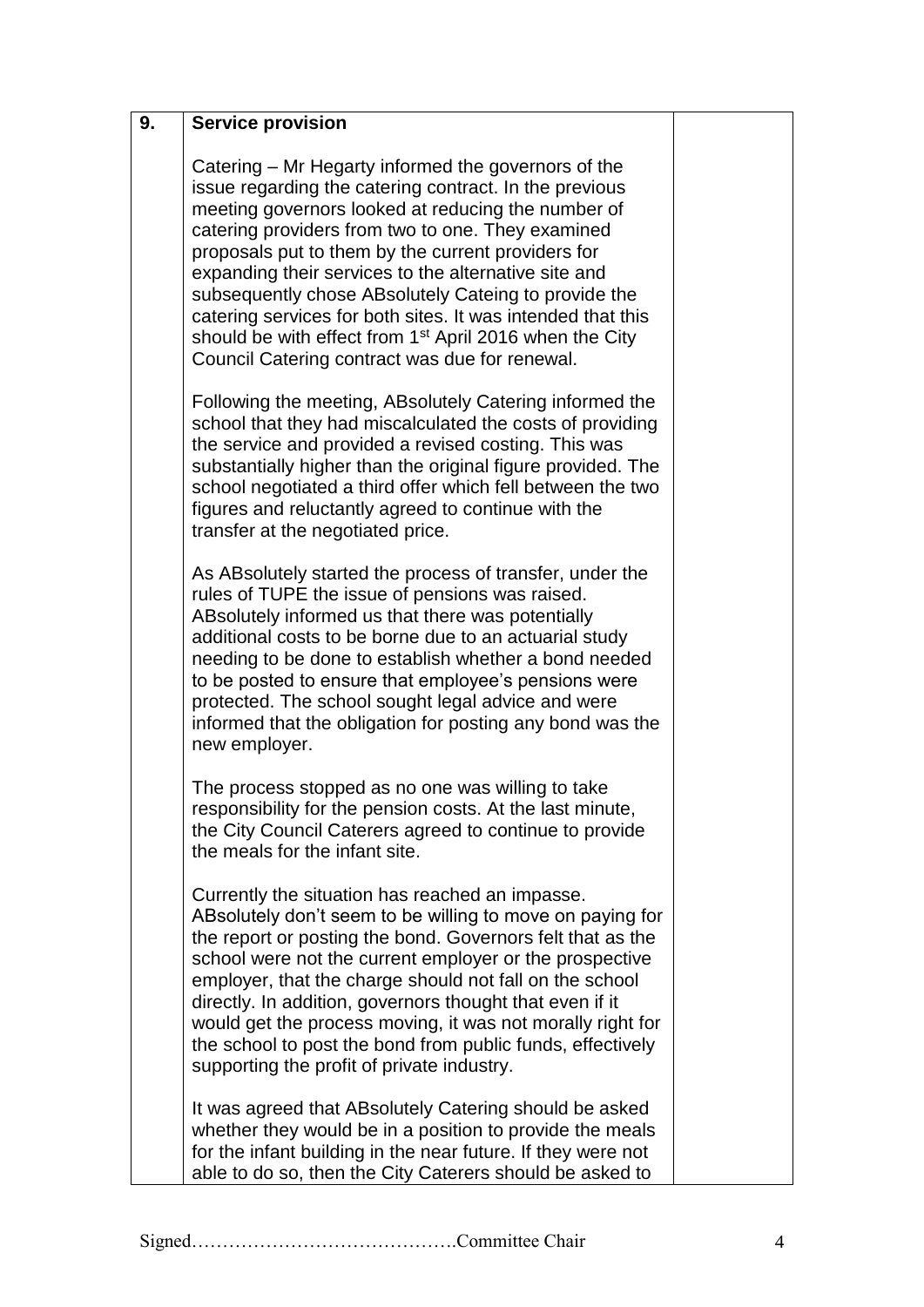|     | continue until March 2017 when the two contracts would<br>be up for renewal. (it was noted that there was some<br>issues to be resolved regarding the length of the<br>ABsolutely contract but Ray Jefferies, who managed the<br>original tender process, had been asked to provide<br>financial implications of leaving the contract in March<br>2017 by October this year).                                                                                                                                                                                                                                                                                                                                                                                                                                                                  |  |
|-----|------------------------------------------------------------------------------------------------------------------------------------------------------------------------------------------------------------------------------------------------------------------------------------------------------------------------------------------------------------------------------------------------------------------------------------------------------------------------------------------------------------------------------------------------------------------------------------------------------------------------------------------------------------------------------------------------------------------------------------------------------------------------------------------------------------------------------------------------|--|
| 10. | <b>Policies</b>                                                                                                                                                                                                                                                                                                                                                                                                                                                                                                                                                                                                                                                                                                                                                                                                                                |  |
|     | Governor were presented with a copy of the Liverpool<br>City Council Scheme for Financing Schools. It was<br>explained that this was the instrument under which all<br>maintained schools in Liverpool received their funding<br>and was not able to be altered by the school but they<br>must adopt the Scheme. Governors agreed to adopt the<br>scheme.                                                                                                                                                                                                                                                                                                                                                                                                                                                                                      |  |
|     | Governors were presented with a copy of the proposed<br>Financial Regulations for the school. This was for the<br>governor to review but was based on the City Council<br>model. Governors agreed to take the policy away and<br>submit it to full governors for ratification.                                                                                                                                                                                                                                                                                                                                                                                                                                                                                                                                                                 |  |
|     | Credit Card Policy. Governors were presented with a<br>Credit Card Policy based on the model City Council<br>policy. Governors agreed to propose the policy to full<br>governors for ratification.                                                                                                                                                                                                                                                                                                                                                                                                                                                                                                                                                                                                                                             |  |
|     | Schools Financial Value Standard (SFVS). - Each year<br>governors are required to provide written assurances to<br>the local authority and the DfE that the finances of the<br>school are being well managed. The SFVS statement<br>gives governors 25 questions to answer and asks to<br>prepare an action plan to address any issues.<br>Governors recognised that there were a number of<br>ongoing items that would need addressing as part of the<br>amalgamation process, including identifying new schools<br>to benchmark against, setting out a schedule of meetings<br>so that support visits can be arranged in a timely<br>manner, and to extend the current electronic asset<br>register used in the junior building to the infant building.<br>Governors were happy to recommend the SFVS to full<br>governors for ratification. |  |
| 11. | <b>Notified Business</b>                                                                                                                                                                                                                                                                                                                                                                                                                                                                                                                                                                                                                                                                                                                                                                                                                       |  |
|     | Mr Strom presented an analysis of a number of<br>companies who have quoted for providing staff absence<br>insurance across the two sites. The two current providers                                                                                                                                                                                                                                                                                                                                                                                                                                                                                                                                                                                                                                                                            |  |